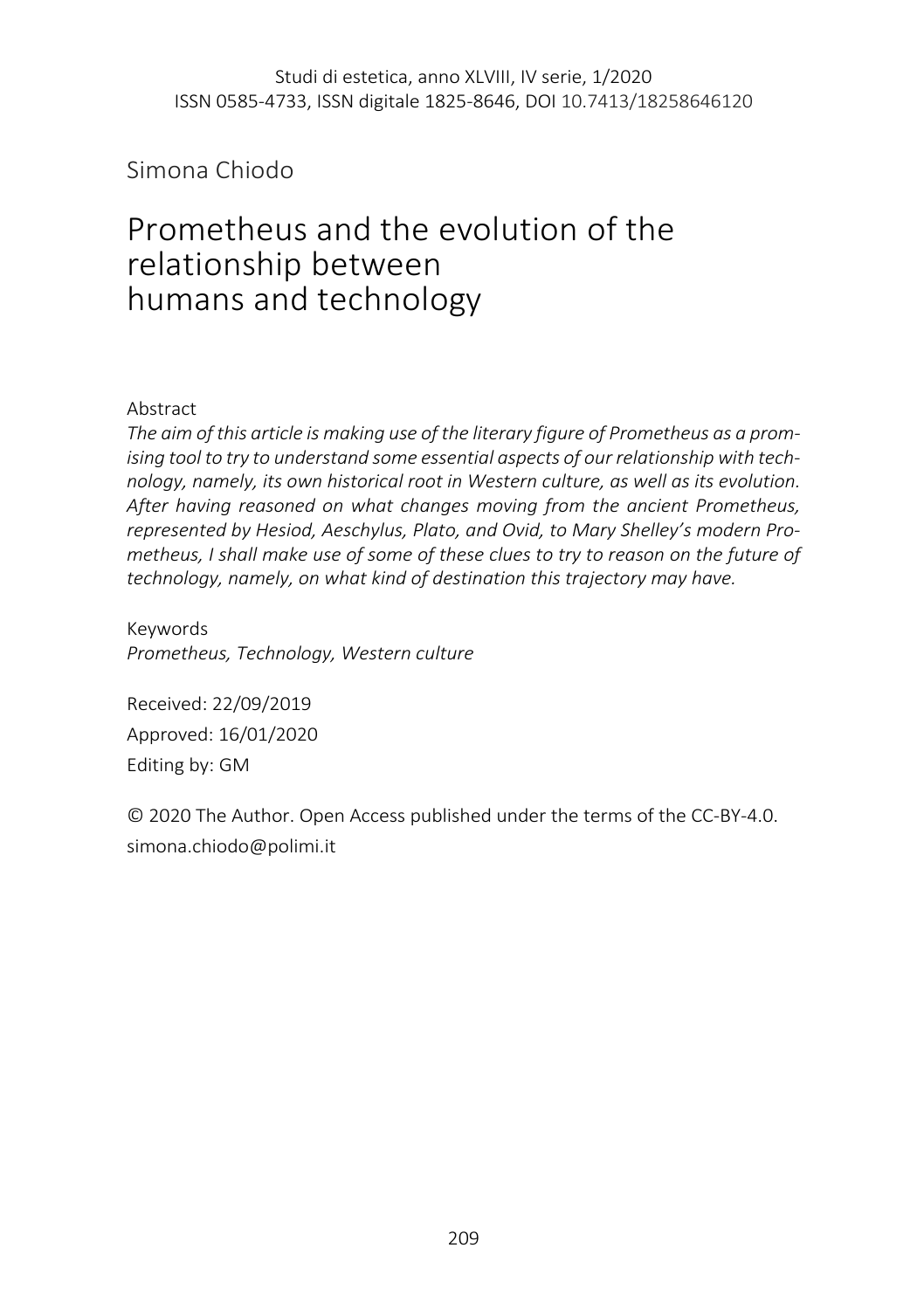As many different disciplines are acknowledging, from the sciences to the humanities, we are facing quite a revolutionary phase of human history: due to the exponential growth, both quantitative and qualitative, of novel technologies, human life itself is deeply changing, and in an exceedingly fast way, so that, as many authors state, we may be unprepared to consciously, and effectively, face our imminent future, in which we may become, for instance, cyborgs whose lives last even 200 years, and whose time is not occupied by work anymore.

It is always particularly difficult to understand the very phase we are going through, and, in order to try to do it at our best, we should use all the promising tools we have at our disposal. Indeed, during the last millennia, one of the best tools we have proved to have at our disposal is art, and in particular literature. The aim of this article is precisely making use of literature as a promising tool to try to understand some essential aspects of our relationship with technology, namely, its own historical root in Western culture, as well as its evolution. It can also show us, as it were, what kind of destination this trajectory may have. In doing so, I shall focus on one of the major cornerstones of Western literature: the figure of Prometheus, who, after his birth inside ancient Greek myth and literature, has gone through millennia, getting to the 19<sup>th</sup> century Mary Shelley's modern Prometheus, who is the protagonist of her famous novel *Frankenstein. Or, the modern Prometheus*.

In this article, I shall firstly reason on the ancient Prometheus, who is legitimately considered as the symbol of the relationship between humans and technology (see at least Dougherty 2006), and secondly on the modern Prometheus, who is legitimately considered as the symbol of its historical evolution. Finally, I shall attempt to get some clues that may be useful in order to try to understand our present relationship with technology (and maybe even some clues about where we are heading to).

#### 1.

The first essential source to understand the meaning of Prometheus is Hesiod's *Theogony*, since it also clarifies his etymological meaning. Prometheus is said to be "artful […], full of various wiles" (Hes. Theog. 510), "wilyminded" (Hes. Theog. 520), "helpful" (Hes. Theog. 610), and "very knowing" (Hes. Theog. 615), whereas his brother, Epimetheus, is said to be "oferring-mind" (Hes. Theog. 510). Thus, we know that the name "Prometheus" makes reference to the following etymology: "knowing" (μανθάνω)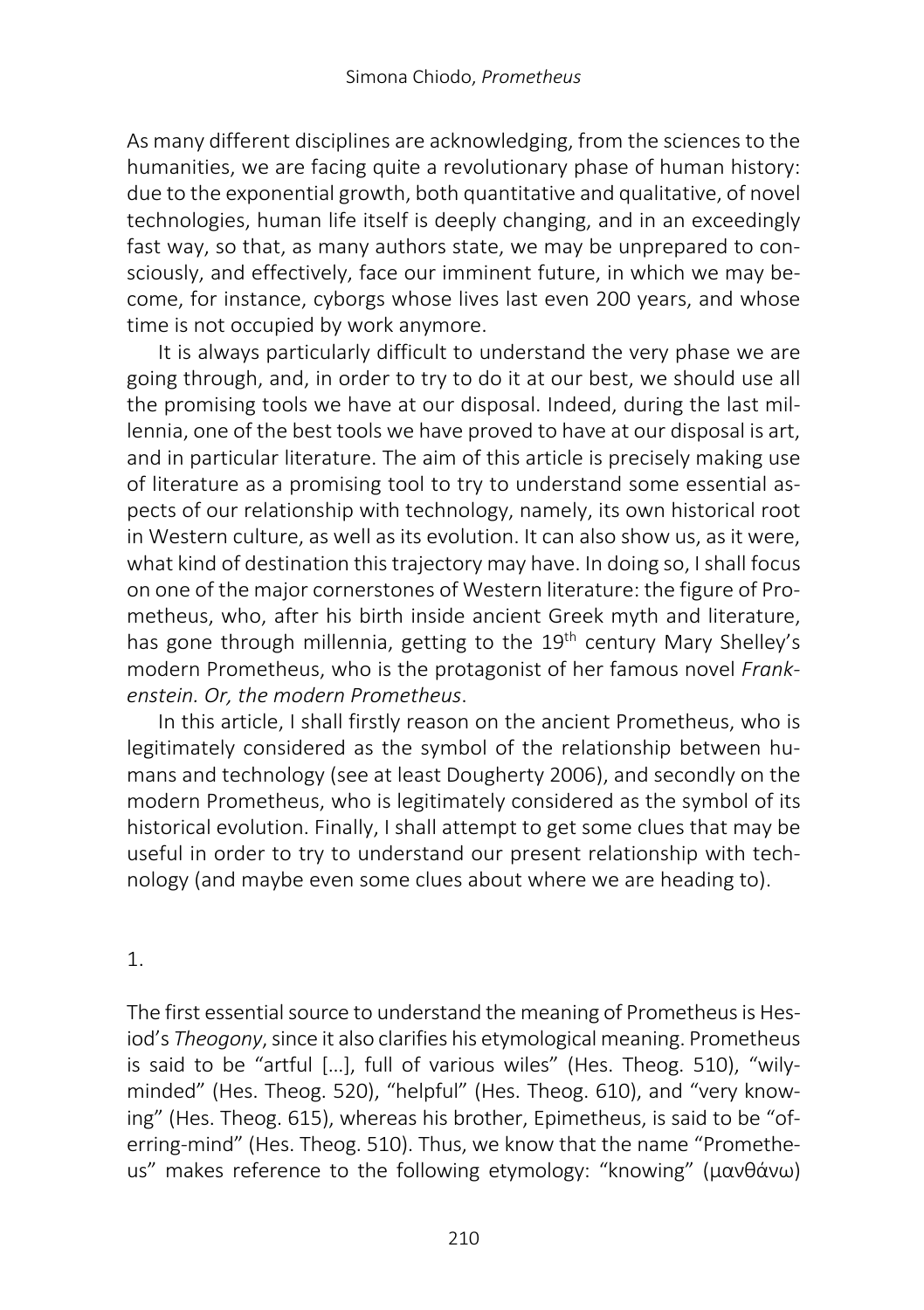"before" (πρό), namely, "predicting", which is indeed one of Prometheus's powers. On the contrary, "Epimetheus" means "knowing" (μανθάνω) "after" (έπί).

Also the two brothers' mythological story, which is not told in Hesiod's *Theogony*, is quite instructive: when Epimetheus is asked by the Olympians to assign a given number of good qualities to the living creatures, he gives the animals all the good qualities, totally neglecting the humans. Thus, quite a sharp opposition between the two brothers is established: whereas Epimetheus is "of-erring-mind", and neglecting the humans, Prometheus is so wise that he is even predictive (which is quite decisive, as I shall underline later), and he is also "helpful" to the humans. More precisely, Prometheus is so "helpful" to the humans that, according to some versions of the myth, he is even their creator, by modelling them from the mud and bringing them to life through the divine fire (which is most decisive, as I shall underline later), and he remedies Epimetheus's forgetfulness by stealing Athena's intelligence and giving it to the humans, causing Zeus's worry about their increasing power.

If we go back to Hesiod's Prometheus, then we can find the most important episode for the symbolic meaning of his figure:

When the gods and mortal men were contending at Mekone, then did he [Prometheus] set before him [Zeus] a huge ox, having divided it with ready mind, studying to deceive the wisdom of Zeus. For here, on the one hand, he deposited the flesh and entrails with rich fat on the hide, having covered it with the belly of the ox; and there, on the other hand, he laid down, having well-disposed them with subtle craft, the white bones of the ox, covering them with white fat. Then it was that the father of gods and men addressed him, "Son of Iapetus, far-famed among all kings, how unfairly, good friend, you have divided the portions". Thus spoke rebukingly Zeus, skilled in imperishable counsels. And him in his turn wily Prometheus addressed, laughing low, but he was not forgetful of subtle craft: "Most glorious Zeus, greatest of ever-living gods, choose which of these your inclination within your breast bids you". He spoke subtlety: but Zeus knowing imperishable counsels was aware, in fact, and not ignorant of his guile; and was boding in his heart evils to mortal men, which also were about to find accomplishment. Then with both hands he lifted up the white fat. But he was incensed in mind, and wrath came around him in spirit, when he saw the white bones of the ox arranged with guileful art. (Hes. Theog. 535-55)

Again, Prometheus wants to help the humans, by giving them the best portion of the ox. But Zeus understands his deceit, and punishes the humans by depriving them of the fire: "from that time forward, ever mindful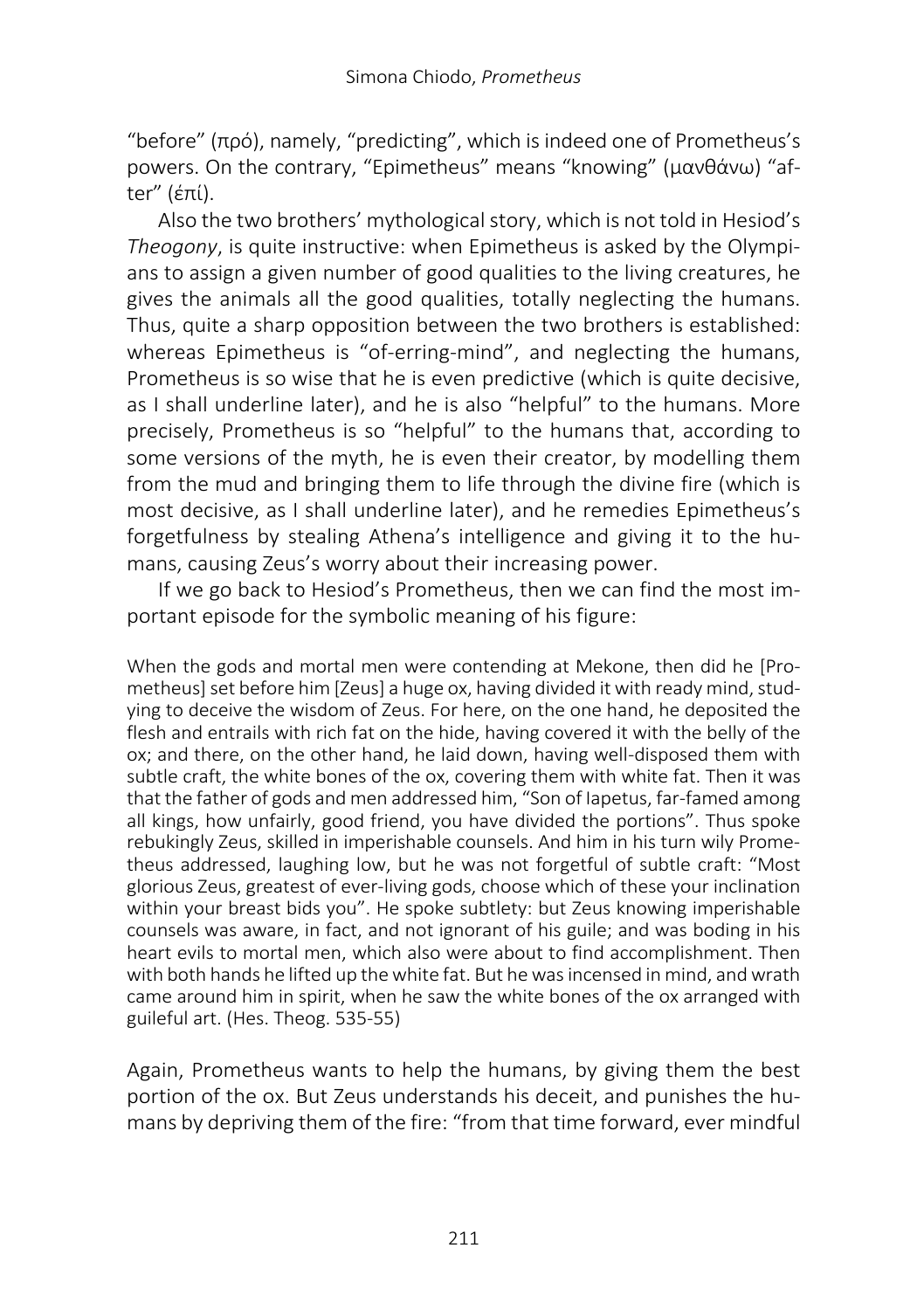of the fraud, he did not give the strength of untiring fire to wretched mortal men, who dwell upon the earth" (Hes. Theog. 560). Then, Prometheus steals the divine fire to bring it back to the humans. Zeus finds it out, and severely punishes him.

We already have many details on which to reason. Let us do it in a logically ordered way. The most important element is, of course, the fire, which, across millennia, has been considered Western culture's major symbol of technology. Indeed, as Prometheus's myth tells, and as it is masterfully represented by Aeschylus in his *Prometheus bound*, the humans, without the fire, are doomed to live as ants underneath the earth, otherwise they are the animals' easiest preys, as well as incapable of surviving the atmospheric agents (see Aesch. Prom. 556-7). But, through the fire, jointly with the other Prometheus's gift to the humans, namely, the intelligence, they can survive animals and atmospheric agents, live under the sun, and even rule the earth. The detail which should not be neglected is that the fire is divine: Prometheus gives the humans the divine fire, the first time by taking it, and the second time by stealing it, from the Olympus. Moreover, the quality that successfully works jointly with the fire is divine as well, being the intelligence stolen from Athena. Thus, the very symbol of technology, namely, the fire intelligently used, is doubly divine, as it were. And its divine nature may have a complex meaning. The fire intelligently used is divine in that it is so powerful that the humans can rule the earth. Moreover, the fire intelligently used is divine in that it is precisely what makes the humans analogous to the gods. This is a major point, also in order to reason on the destiny of technology: the fire intelligently used, namely, technology, is precisely what can potentially make the humans god-like, or even gods themselves (I shall be back to this point in the last part of this article, when I shall try to use the clues given by the literary figure of Prometheus in order to reason on contemporary technology). Thus, the doubly divine nature of the very symbol of technology has at least two implications: the first establishes, as it were, a bridge from the humans to the earth, making the former ruling the latter, and the second establishes, as it were, a bridge from the humans to the heaven, making the former moving towards the latter.

Not by chance, another interesting detail is that, after Prometheus's deceit, Zeus does not limit himself to punishing Prometheus, who is bound to a rock and continuously tortured by an eagle that eats his liver. Indeed, Zeus punishes also the humans, who are not directly guilty, by taking the fire away from them. This choice shows Zeus's worry about the potential competition between humans and gods. Not by chance, Zeus's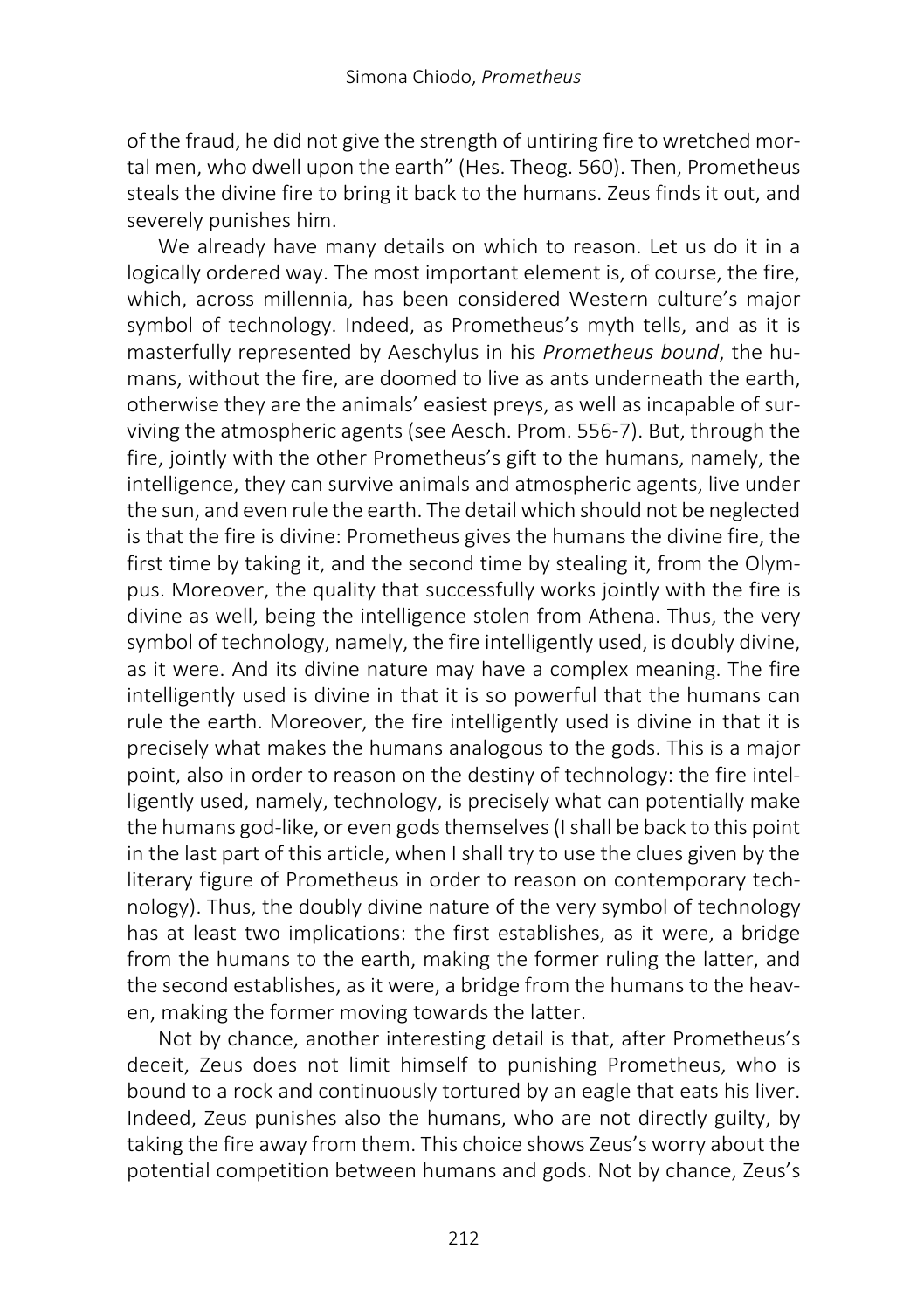punishment coincides with depriving the humans of the fire, namely, of what can make the latter closer to the former.

Aeschylus underlines another meaningful detail: Prometheus knows a secret unknown to Zeus about what will cause the defeat of Zeus himself, namely, that his offspring will be more powerful than him, and will finally defeat him (see Aesch. Prom. 216). What is most interesting to us is that the god's potential defeat is known, and kept secret, precisely by the author of the humans' increasing technological power. That is to say, there is an interesting correlation between the humans' increase and the god's decrease – and what is most interesting is that the key of this correlation is precisely technology, namely, its human development: the more human technology develops, the more the difference between humans and gods gets indiscernible, if it is true that the very symbol of the relationship between humans and technology is precisely what contains within itself the gods' potential defeat (but I shall be back to this point in the last part of this article).

I have mentioned another important Prometheus's feature: his capacity of predicting, which is not only meant by the etymology of his own name, but also told by his own myth. Prometheus has the capacity of foreseeing the future. For now, let us start to reason on the possible meaning of this fact: the very symbol of the relationship between humans and technology can foresee the future. This can have several important meanings, starting from the following two:

1. One of technology's essential aims, and maybe its most essential one, is foreseeing the future in that, together with science on which it is founded, it is what the humans use in order to control the future (which is a crucial issue for any past, present, and future human being), namely, in order to make sure that what will happen will be identical, or at least analogous, to what happened (for instance, that the bridge we will build tomorrow will stand as the bridge we built yesterday);

2. Moreover, if it is true that the development of technology is, as it were, what makes the humans almost divine, or even divine, then we may say that the very essence of technology as a human tool is making the humans change even their own ontology, by moving, in particular, from an ontological dimension whose limits coincide with the present to an ontological dimension whose limits exceed the present, and expand towards the (potentially unlimited) future (again, I shall be back to this point in the last part of this article, when I shall try to reason on contemporary technology).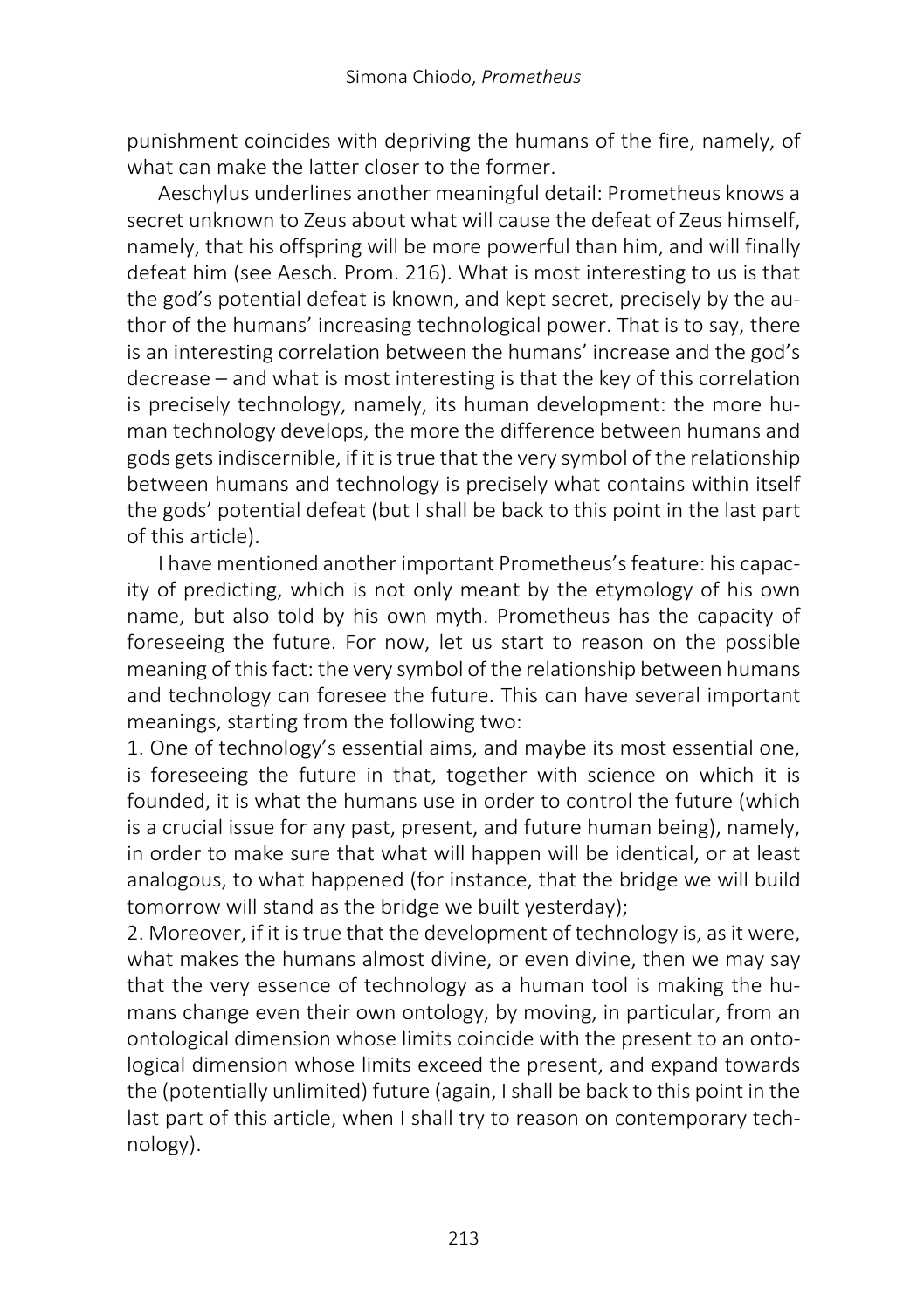I have just mentioned the relationship between technology and human ontology. In Prometheus's myth, we can find another instructive clue about it: Prometheus is a Titan, and the Titans are the most ancient gods (see Hes. Theog. 424, where they are described as πρότεροι θεοί). Thus, they are more ancient than the Olympians ruled by Zeus. What is an instructive clue to us is that the very symbol of the relationship between humans and technology, who is also the one who gives the humans their most essential qualities, is so ancient that we may legitimately think that technological abilities are not something that the humans add to their own essential nature by evolving through the time, but something that qualify their essential nature from the very beginning – technology seems to be a human essential activity, just like eating and sleeping.

Both Plato and Ovid underline this aspect. According to Plato's *Protagoras*, the essential qualities Prometheus gives the humans are the divine abilities taken from Hephaestus and Athena:

[Prometheus] found that the other animals were suitably furnished, but that man alone was naked and shoeless, and had neither bed nor arms of defence. The appointed hour was approaching when man in his turn was to go forth from the earth into the light of day. And Prometheus, not knowing how he could devise man's preservation, stole the wisdom of practicing the arts of Hephaestus and Athena, and fire with it (it could neither have been acquired nor used without fire), and gave them to man. Thus man had the wisdom necessary to the support of life. (Plat. Prot. 321 c-d)

Here, we have at least three meaningful elements. Firstly, what Prometheus does is essential, being nothing less than the condition of possibility of human "preservation" (thus, we may say that technology is the condition of possibility of human "preservation"). Secondly, what is essential for human "preservation" is "the wisdom of practicing the arts of Hephaestus and Athena", namely, both practical abilities and intellectual abilities (thus, we may say that technology is defined, from the very beginning, as an art that is both practical and intellectual). And, thirdly, the key of "the wisdom of practicing the arts" is the divine fire, since "it could neither have been acquired nor used without fire" (thus, we may say that technology is what makes the humans almost divine, or even divine, since it is founded on no less than three divine elements: firstly, the divine fire and, secondly, Hephaestus's "wisdom of practicing the arts" and Athena's "wisdom of practicing the arts").

Yet, there is another meaningful element to add: Plato specifies that there is a missing quality, since "political wisdom he had not, for that was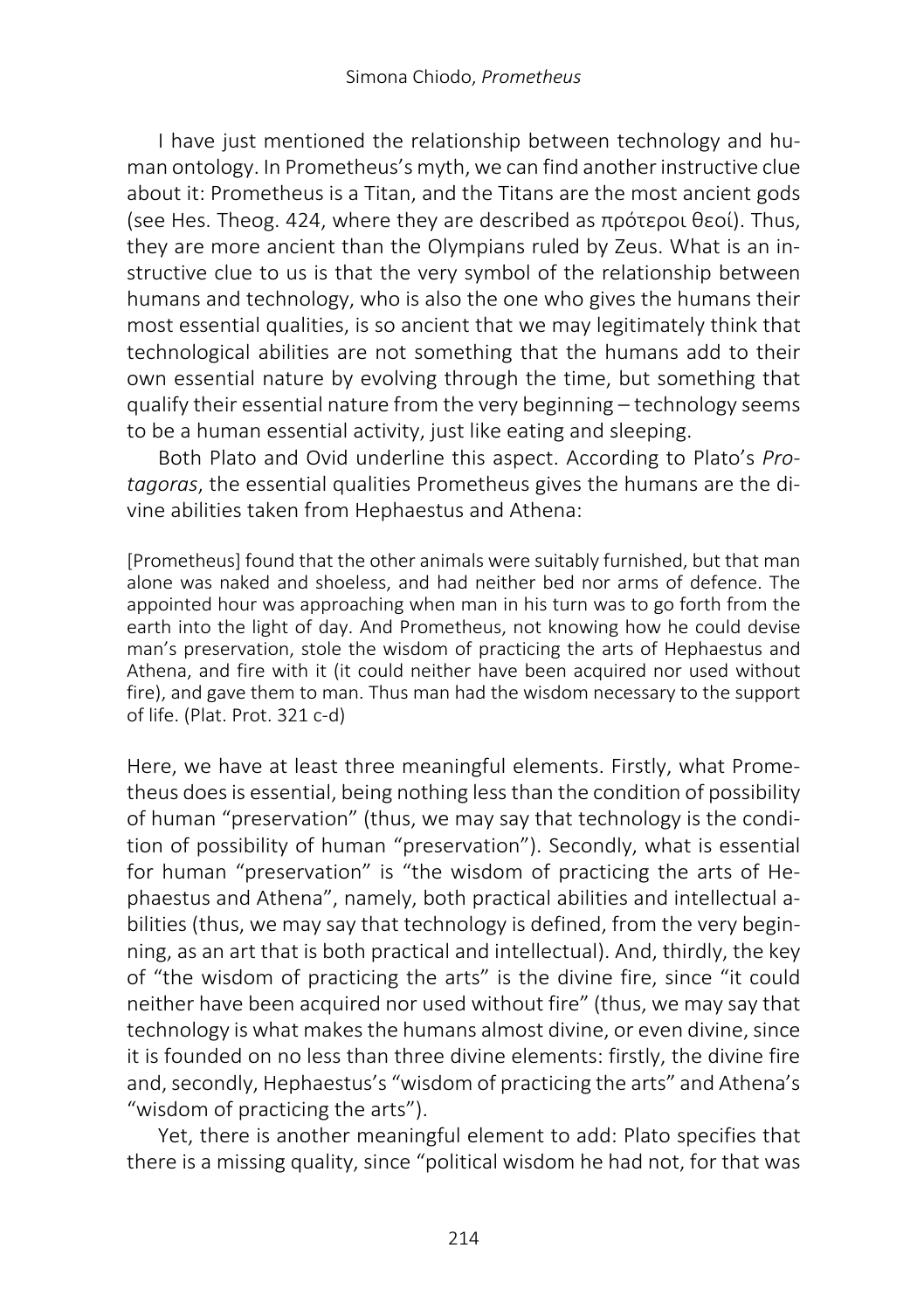in the keeping of Zeus. There was no longer any time for Prometheus to enter into the citadel of heaven where Zeus dwelt, who, moreover, had terrible sentinels" (Plat. Prot. 321 d). Thus, the humans were "well supplied with the means of life" (Plat. Prot. 321 e), namely, with technology, but not with "political wisdom", which is a fundamental notion inside ancient Greek culture, and arisen precisely from it: what is "political", starting from its very etymology, has to do with what is not only singular and individual, but plural and common, by making reference to the "city" (πόλις). Thus, we may say that what the humans do not have is an ability that keeps remaining a gods' domain, namely, the ability of properly considering the plural and the common while using "the wisdom of practicing the arts of Hephaestus and Athena" – the ability of properly considering the plural and the common while using technology (which may be considered as the most crucial issue concerning contemporary technology, to which I shall be back).

According to the version of the myth Ovid makes reference to, Prometheus not only gives the humans essential qualities for their own preservation, but also models them, being their own creator:

Still missing was a creature finer than these, with a great mind, one who could rule the rest: man was born, whether fashioned from immortal seed by the Master Artisan who made this better world, or whether Earth, newly parted from Aether above, and still bearing some seeds of her cousin Sky, was mixed with rainwater by Titan Prometheus and moulded into the image of the omnipotent gods. And while other animals look on all fours at the ground he gave to humans an upturned face, and told them to lift their eyes to the stars. (Ovid Met I 77-87)

Here, we have other meaningful details, at least the following two. Firstly, the humans are "moulded into the image of the omnipotent gods": again, they are quite close to the divine nature. Secondly, Prometheus is the one who gives them "an upturned face", and even tells "them to lift their eyes to the stars". That is, metaphorically, Prometheus provides the humans with both a possibility and a challenge. The possibility, which distinguishes the humans from any other creature, is that they are by nature potentially aspiring, namely, they are meant not to settle for what they already are and have, such as their present *status quo*, quality of life, and even quality of ontology (they have by nature "an upturned face", which can potentially look at what exceeds what they already are and have). And the challenge is that they are asked by Prometheus to make this possibility something actual, a kind of purpose of life to pursue (they are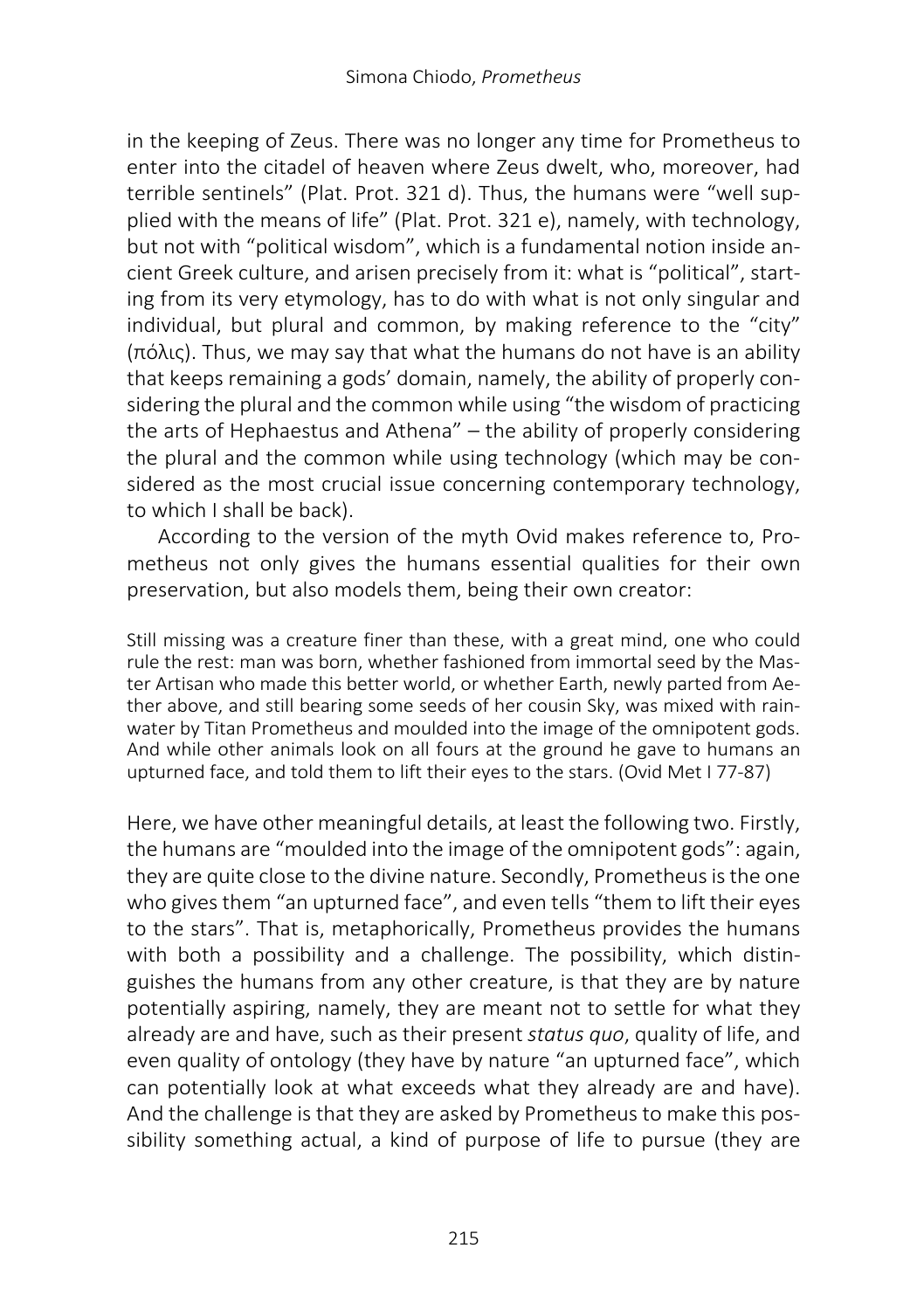asked "to lift their eyes to the stars", namely, to actually look at what exceeds what they already are and have, and in particular to actually look at "the stars", which may be metaphorically considered, again, as the gods to get to, by getting closer and closer to their *status quo*, quality of life, and even quality of ontology). Thus, if we keep considering Prometheus as the very symbol of the relationship between humans and technology, then we may say that it is precisely technology what is both the tool and, as it were, the reason why the humans try to change, and in particular to improve, their present *status quo*. It is quite easy to consider technology as a tool to do it: technology is precisely the tool that makes the humans capable of changing, and in particular improving, by moving from "the ground" "to the stars". As for considering technology also a reason why trying to change and improve, what Prometheus's myth, in any of its versions, tells us is that being technological, namely, being meant to use and develop technology, is one of the essential human qualities, which defines what a human being is by nature from the very beginning – and what a human being is by nature is being the one who, differently from any other creature, aspires to be and live better than the one who s/he is and lives, and has the means to do it.

Prometheus's myth tells us at least a last most interesting thing. Let us go back to Hesiod. After Prometheus's deceit, Zeus punishes the humans not only by depriving them of the fire, but also by giving them Pandora, who is the first human woman:

And he called this woman Pandora, because all the gods who abide in Olympus gave her as a gift a pain for grain-eating men. But when the gods completed this deception of sheer doom, against which there is no remedy, father Zeus sent the famed Argos-killer to Epimetheus, the swift messenger of the gods, bringing the gift. Nor did Epimetheus take notice how Prometheus had told him never to accept a gift from Zeus the Olympian, but to send it right back, lest an evil thing happen to mortals. But he accepted it, and only then did he take note in his *noos* that he had an evil thing on his hands. (Hes. Op. 80-9)

Again, Prometheus acts as the humans' saviour, even if, this time, he cannot succeed. Indeed, when Pandora reached the humans, she "took the great lid off the jar and scattered what was inside. She devised baneful anxieties for humankind. The only thing that stayed within the unbreakable contours of the jar was *Elpis* [Hope]. It did not fly out" (Hes. Op. 94-7). "Before this, the various kinds of humanity lived on earth without evils and without harsh labour, without wretched diseases that give disasters to men" (Hes. Op. 90-2). Here, what is most interesting to us is the kind of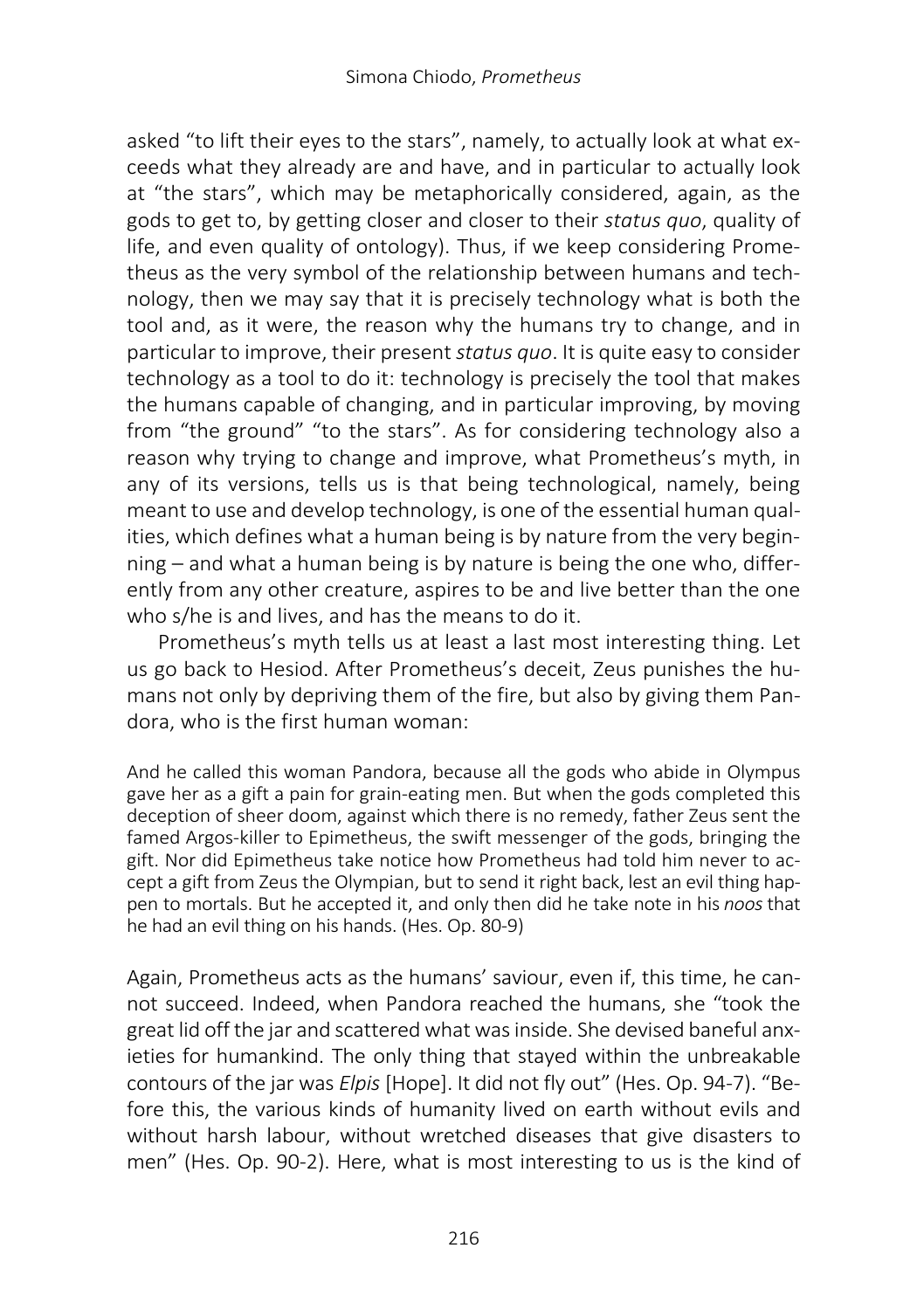things Pandora causes to the humans: "pain", "baneful anxieties", "evils", "harsh labour", "wretched diseases", and "disasters" – precisely the kind of things technology can both relieve us from and afflict us with.

Let us try to reason on the possible meaning of this part of Prometheus's myth. Prometheus can do the most important things for human life: besides exceedingly improving its quality, he can even mould human life itself. But there is at least one thing Prometheus cannot do, namely, relieving human life from "pain", "baneful anxieties", "evils", "harsh labour", "wretched diseases", and "disasters". Yet, there is still something concealed inside the jar: the hope (ἐλπίς). That is, technology seems to have a twofold relationship with human life. On the one hand, it is what improves human life (in the case of Prometheus's fire intelligently used). On the other hand, it is what is responsible for the evils that afflict human life (in the case of Prometheus's punishment). But the most interesting thing to us is that the evils that afflict human life are precisely those on which technology, and in particular contemporary technology, has always been focused on in order to find their possible solutions: for instance, physical "pain" relieved by an anaesthetic, "baneful anxieties" relieved by anxiolytics, "harsh labour" relieved by a machine, "wretched diseases" relieved by surgeries, and "disasters" relieved by weather forecasts. We may even go further by saying that what contemporary technology seems to work on is precisely a radical solution for all these evils: the very removal of "pain", "baneful anxieties", and "wretched diseases" by developing sophisticated bioengineering technologies, the very removal of "harsh labour" by developing sophisticated mechanical engineering technologies, and the very removal of "disasters" by developing sophisticated data science technologies. Yet, what Prometheus's myth seems to tell us is that there is a kind of circle, since technology, which is essentially human from the very beginning, is at the same time virtuous and vicious – technology is at the same time virtuous and vicious as well as the humans are twofold: created by mixing both "some seeds of her cousin Sky" and "Earth", both "moulded into the image of the omnipotent gods" and living together with the "other animals".

Ancient Greek myth is very rich in clues, as we have seen. I will try to keep reasoning on them in the last part of this article. Now, let us consider the modern development of Prometheus's myth by taking into account its most relevant version: Mary Shelley's *Frankenstein. Or, the modern Prometheus*.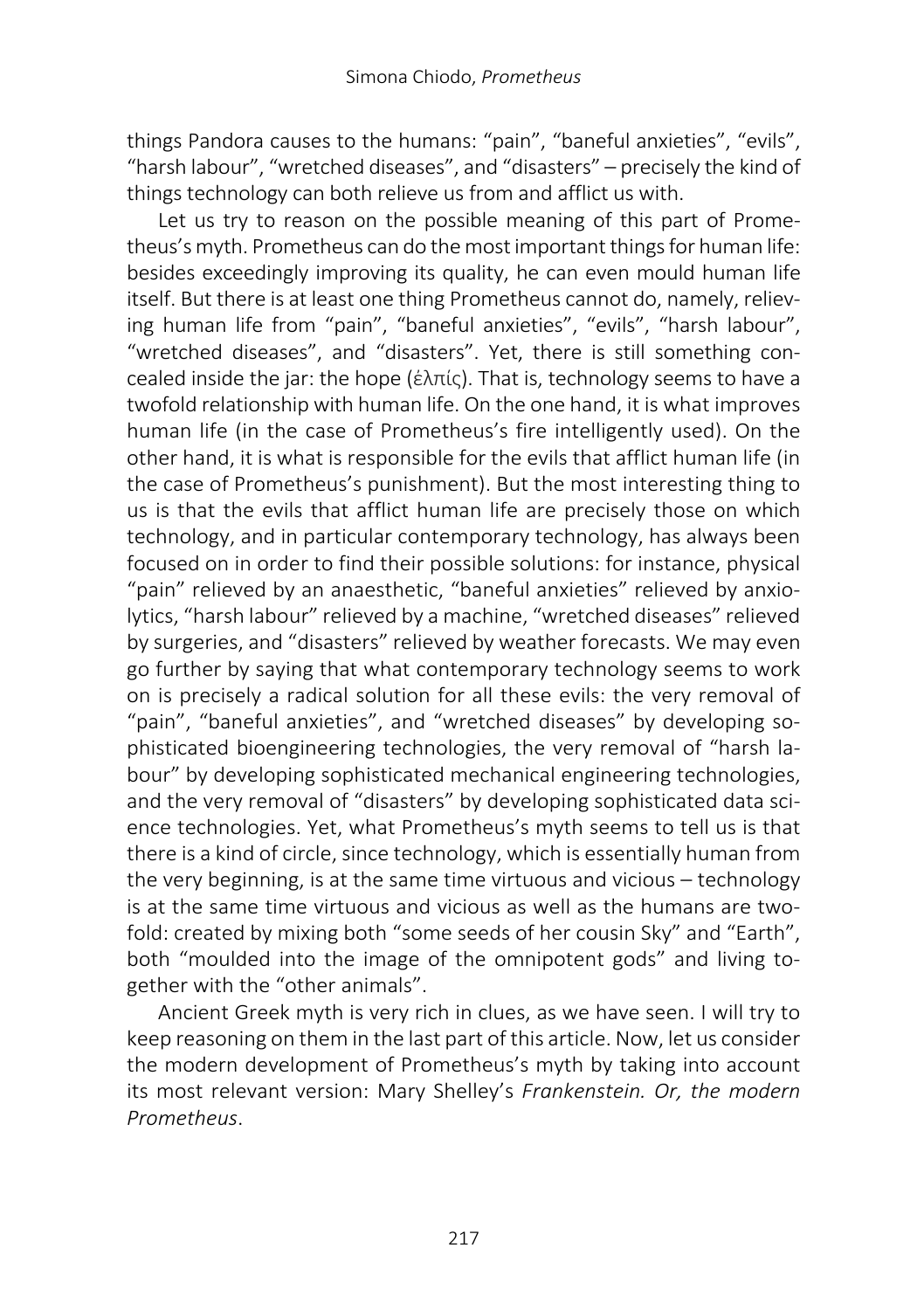2.

It is fascinating, besides being most instructive, to look at both what changes and what does not change at all after millennia since Prometheus's birth inside ancient Greek culture. Mary Shelley's masterpiece tells us the story of a modern Prometheus, introduced by the very title of her novel, who is Victor Frankenstein, a talented scientist who, after his mother's death, doubly challenges death itself, firstly, by trying to create a human being from corpses, namely, living matter (and in particular human living matter) from non-living matter, and, secondly, by trying to make this human being much more resistant to diseases and death itself. Frankenstein succeeds, but his creature terrifies him, by being a kind of misshapen giant, indeed superhumanly strong and resistant. Also the creature is terrified by his reaction, and, after having stolen Frankenstein's diary, runs away. This is the beginning of a chain of tragedies, for both the creature and Frankenstein. The former, who is capable of goodness (he secretly helps a family of farmers), ends up with killing after having been continuously rejected and persecuted as a monster. The latter feels severely guilty, and, moreover, ends up with being one of his creature's victims (the creature kills Frankenstein's bride and indirectly causes both his father's death and his own death). When the creature and Frankenstein meet, the former makes the latter an offer: if Frankenstein creates an analogous woman, then the creature will disappear with her in a very far place, stopping terrifying the humans. Frankenstein starts creating the woman, but then he feels guiltier, fearing that them, together with their possible offspring, may harm the humans even more severely, whom he wants to protect. Thus, he stops creating the woman, and undergoes the creature's punishment. After Frankenstein's death, the creature kills himself by setting fire to himself, so that it is not possible to understand, and, moreover, to repeat, what started his tragic life.

Mary Shelley chooses a meaningful end by using the most powerful Promethean symbol, namely, the fire, which is used, here, not for construction, but for destruction. The fact that the creature kills himself by setting fire to himself may suggest more than one thing. Firstly, that the remedy to technology is technology (the former kind of technology being the creature, as the symbol of the modern development of technology, and the latter kind of technology being the fire, as the symbol of technology in general). Secondly, that, if something goes wrong with technology, and in particular with its modern development, then the remedy is not, and cannot be, doing without it, since technology is essentially human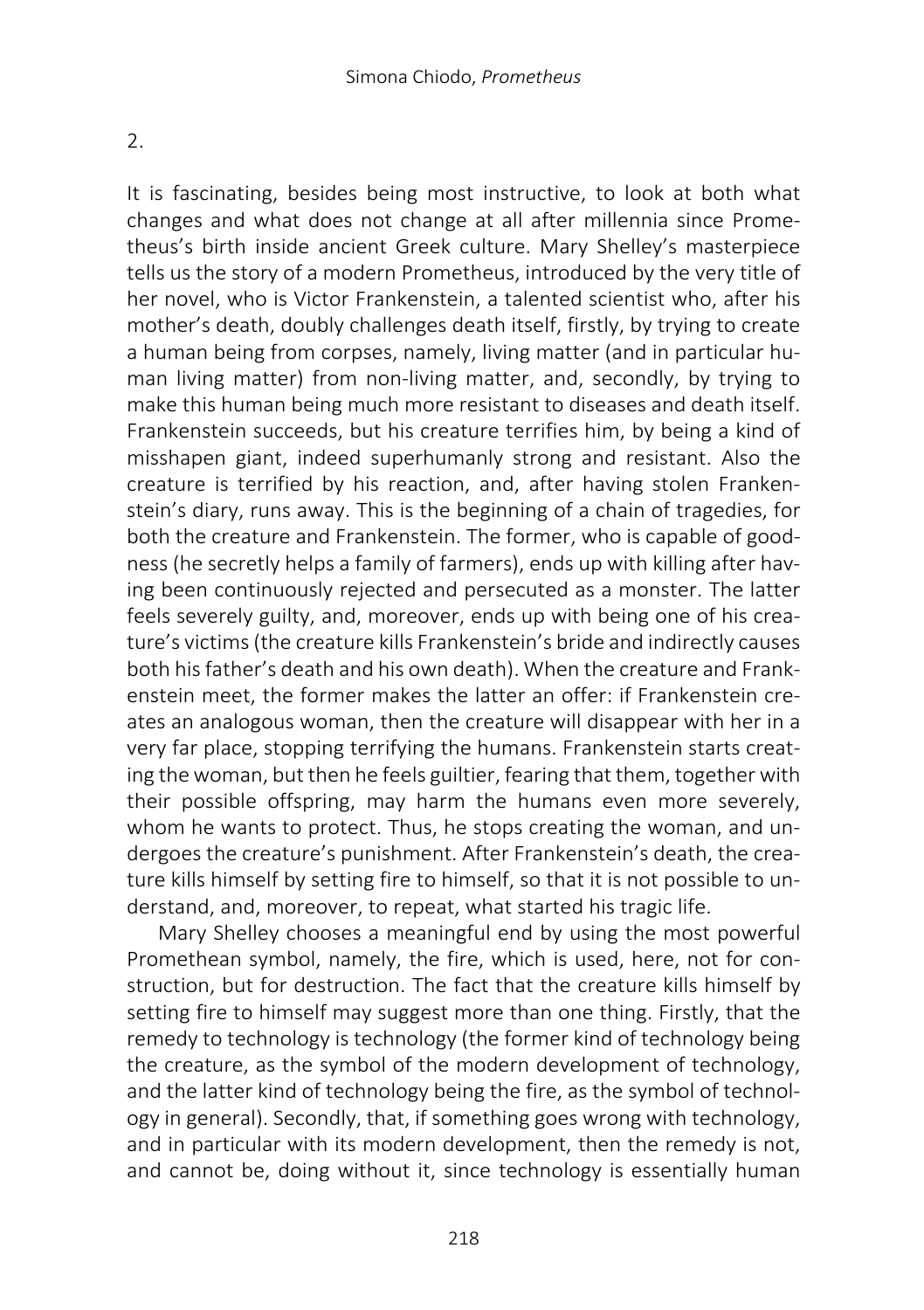from the very beginning (even a technological monster comes from the humans, namely, from corpses, and keeps a human essence, namely, Frankenstein's diary to read and study): on the contrary, the humans' best tools to remedy what goes wrong with technology are technological themselves (the end of the novel is the death of both Frankenstein and the creature, but the fire keeps remaining). And, thirdly, that technology can be constructive as well as destructive, and sometimes its power of destruction can be the humans' best tool to consciously correct errors, and then (technologically) restart.

Now, let us focus on the core of the relationship between humans and technology. The reason why Frankenstein develops the most ambitious technology is precisely the Promethean creation of the humans as the ones who have "an upturned face" and "lift their eyes to the stars": "It was the secrets of heaven and earth that I desired to learn" (Shelley 1994: 36), not only for the will to know, but also for ambition itself, which leads Frankenstein to try to get to the "glory [that] would attend the discovery if I could banish disease from the human frame and render man invulnerable to any but violent death!" (Shelley 1994: 37). Here, we can find some of the ancient reasons that found technology, namely, making the humans almost divine through divine elements (in this case, by preventing disease, and even death). But the will to know and ambition can be so powerful that they can be dangerous as well: "After days and nights of incredible labour and fatigue, I succeeded in discovering the cause of generation and life; nay, more, I became myself capable of bestowing animation upon lifeless matter" (Shelley 1994: 50), "but this discovery was so great and overwhelming that all the steps by which I had been progressively led to it were obliterated, and I beheld only the result" (Shelley 1994: 50). Moreover, "as the minuteness of the parts formed a great hindrance to my speed, I resolved, contrary to my first intention, to make the being of a gigantic stature" (Shelley 1994: 51). That is, the dark side of the will to know and ambition is making epistemological errors, namely, methodological inaccuracy ("all the steps […] were obliterated") and haste ("a great hindrance to my speed"), which mean not working on the possible irremediable negative effects of technology (the "disaster is irreparable", Shelley 1994: 71) – and, moreover, neglecting that epistemological errors usually imply negative ethical effects ("to make the being of a gigantic stature", which is the reason why he terrifies the humans he meets).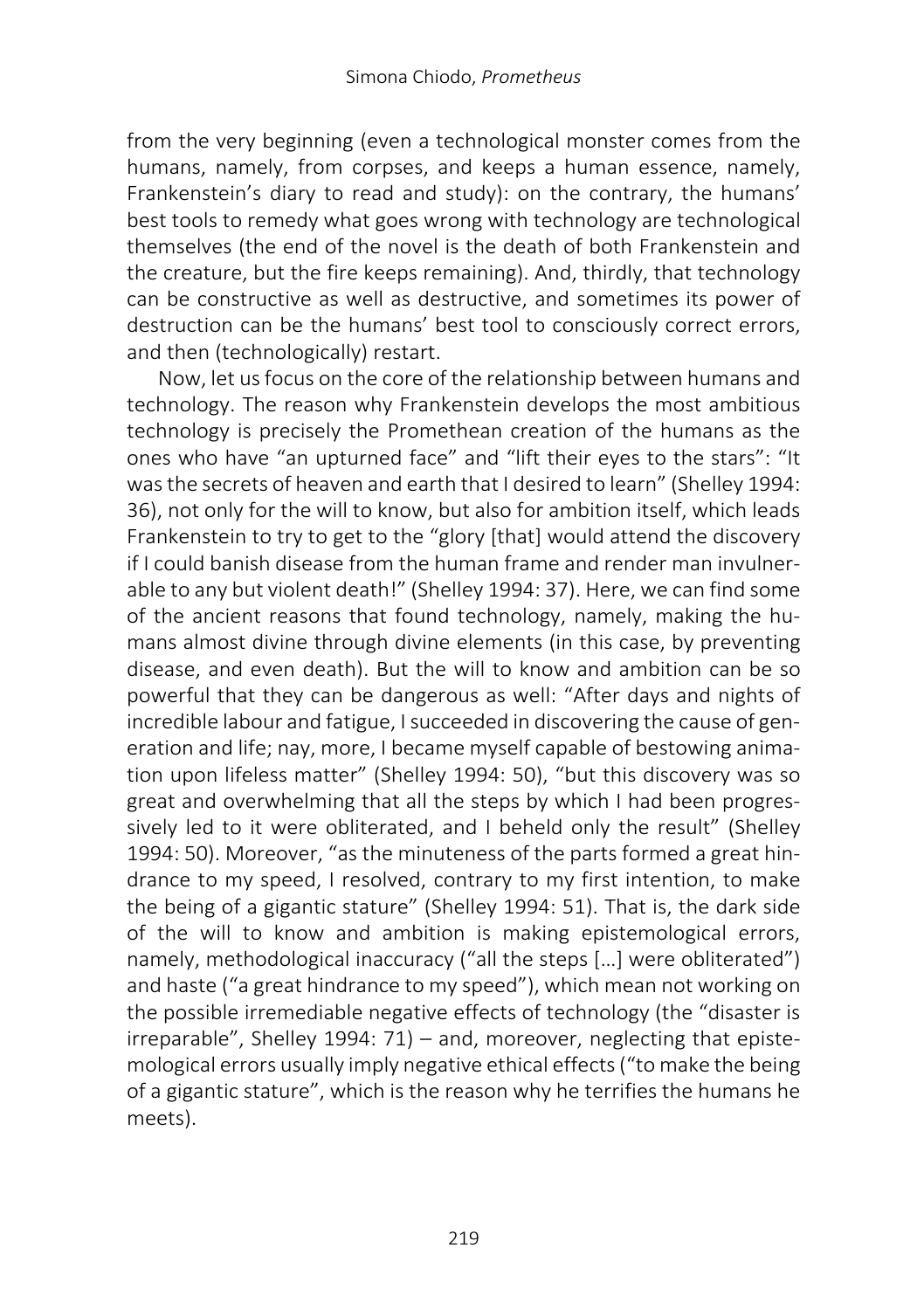Thus, the kind of technology made has both epistemological errors and negative ethical effects: the creature himself reveals "how was I terrified when I viewed myself in a transparent pool! […] I was in reality the monster that I am, I was filled with the bitterest sensations of despondence and mortification. Alas! I did not yet entirely know the fatal effects of this miserable deformity" (Shelley 1994: 109). Yet, technology is potentially, and sometimes also effectively, good (like when the creature helps a family of farmers): "I was benevolent and good; misery made me a fiend. Make me happy, and I shall again be virtuous" (Shelley 1994: 96). But, if the virtuous relationship between humans and technology is broken, then the negative effects of the latter may even get to a kind of paradoxical overturning of the relationship itself: the creature finally exclaims that "you are my creator, but I am your master: obey!" (Shelley 1994: 162). Interestingly enough, the ultimate result, to which I shall be back, is that what is created can master the creator himself, which is precisely the most important fear about contemporary technology and, moreover, its future: the more we succeed in creating sophisticated technologies, the more they can have the power of being out of our control – the humans have "an upturned face" and "lift their eyes to the stars", but have no wings, except for those they can technologically create, and what is technologically, and not naturally, created may always go wrong, because of both a failure and, paradoxically enough, too an extreme success.

There is another interesting aspect to highlight: in both ancient and modern culture, Prometheus's story has to do with severe punishments. In the case of ancient culture, both Prometheus and the humans are severely punished: the former is bound to a rock and continuously tortured by an eagle that eats his liver, and the latter are deprived of the fire (at least until Prometheus gives them it back). In both cases, Zeus is the punisher, which means that what punishes is a kind of divine dimension, namely, the dimension that is superior to both the humans and technology, and rules them. As for the reasons of the punishments, Prometheus is punished because he deceives Zeus and, moreover, helps the humans be competitive with Zeus himself, and the humans are punished precisely because they get closer to him. If we try to disclose the literary symbols, then we have the following scenario: if the humans develop technology by being competitive with, or even against, the superior dimension that rules them, namely, the natural, or even divine, laws that rule them, then they end up with being deprived of something essential. Also in the case of modern culture, both Frankenstein, namely, the modern Prometheus,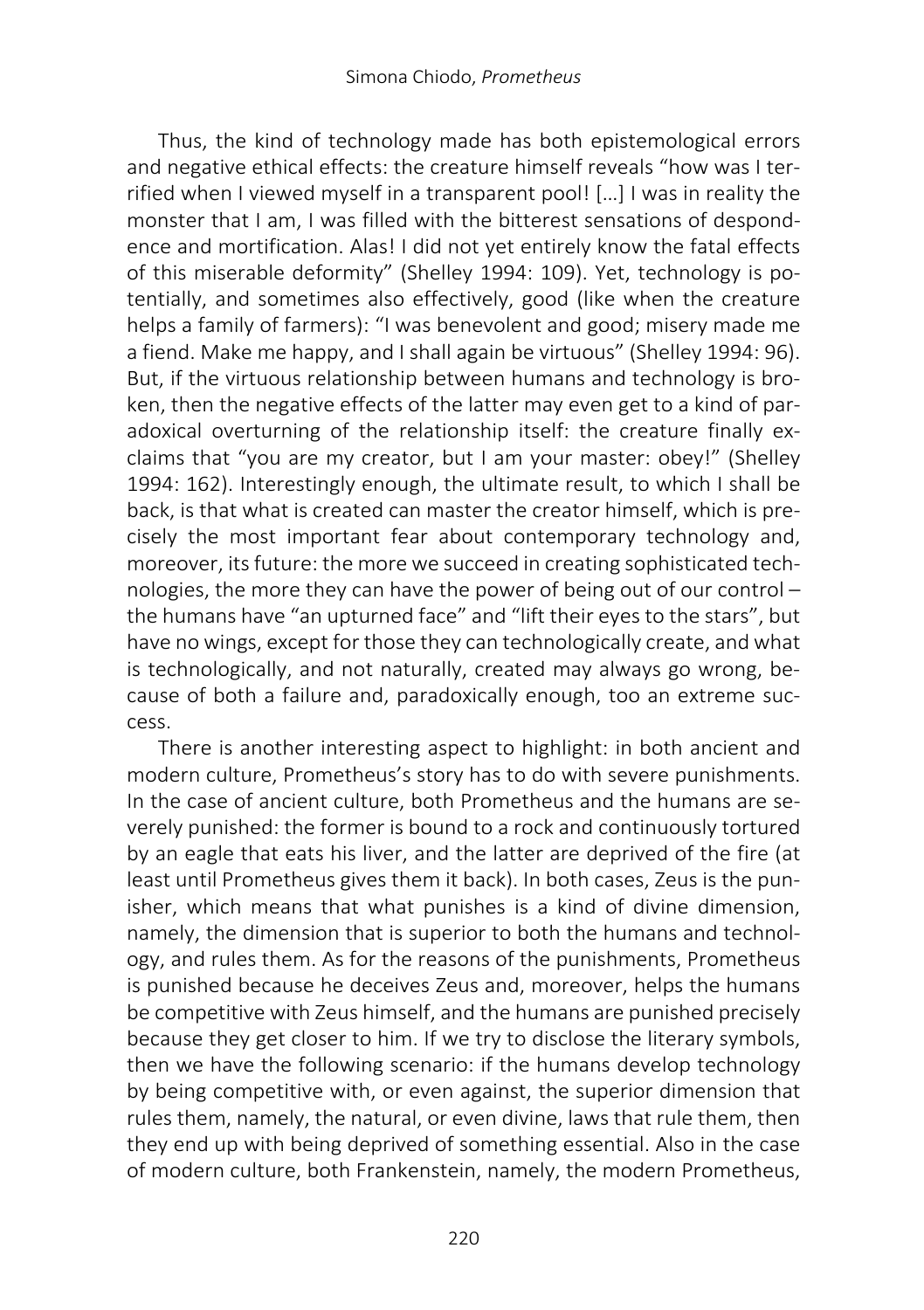and the humans are severely punished: the former feels guilty, loses the most important persons to himself, and ends up with dying, and the latter are the creature's victims, by being terrified and even killed by him. Interestingly enough, in modern culture, differently from ancient culture, we find a third being who is punished: the creature himself – moving from ancient culture to modern culture, the ones who are punished are not only the bearers of technology (Prometheus and Frankenstein) and its users (the humans), but also technology itself (the creature). This is exceedingly important, since here we can find one of the decisive differences that distinguish the modern relationship between humans and technology from the ancient one: it is modern the thought that technology itself, and in particular its most sophisticated forms, can be human-like, by being punished and, moreover, by suffering for the effects of the punishment (the misshapen creature is rejected by both Frankenstein and the other humans, and lives a tragically lonely life, which causes tragic facts as well) – it is an effect of the modern development of technology the possibility of its humanisation (we may also say that the more the humans try to get closer to the gods, by getting capable of creating life by themselves, the more also the difference between the humans and their technological artefacts gets less perspicuous).

Of course, this is an issue that will be crucial when we will get focused on contemporary technology, and it is introduced by another important element we can draw from *Frankenstein. Or, the modern Prometheus*: what Frankenstein works on is not simply what Aeschylus's *Prometheus bound* tells us, namely, stopping being doomed to live as ants underneath the earth in order to survive animals and atmospheric agents and to start living under the sun, and even ruling the earth. Frankenstein works on something much more ambitious: he wants to discover "the cause of generation and life" and to be "capable of bestowing animation upon lifeless matter", namely, to create life from nothing, and in particular a humanlike being – Frankenstein works on being himself a creator: we may say that Frankenstein works on being himself a god, by getting capable of mastering precisely a god's prerogative, namely, creating human beings. This is a huge step forward: the ancient Prometheus, depending on the different versions of the myth, can give the humans essential qualities, or even create the humans themselves, by being a Titan, namely, a god, whereas the modern Prometheus can create a human-like being by being a human himself. What is revolutionary is that, moving from antiquity to modernity, technology becomes the tool through which the humans are capable not only of keeping being what they are, by surviving, but also of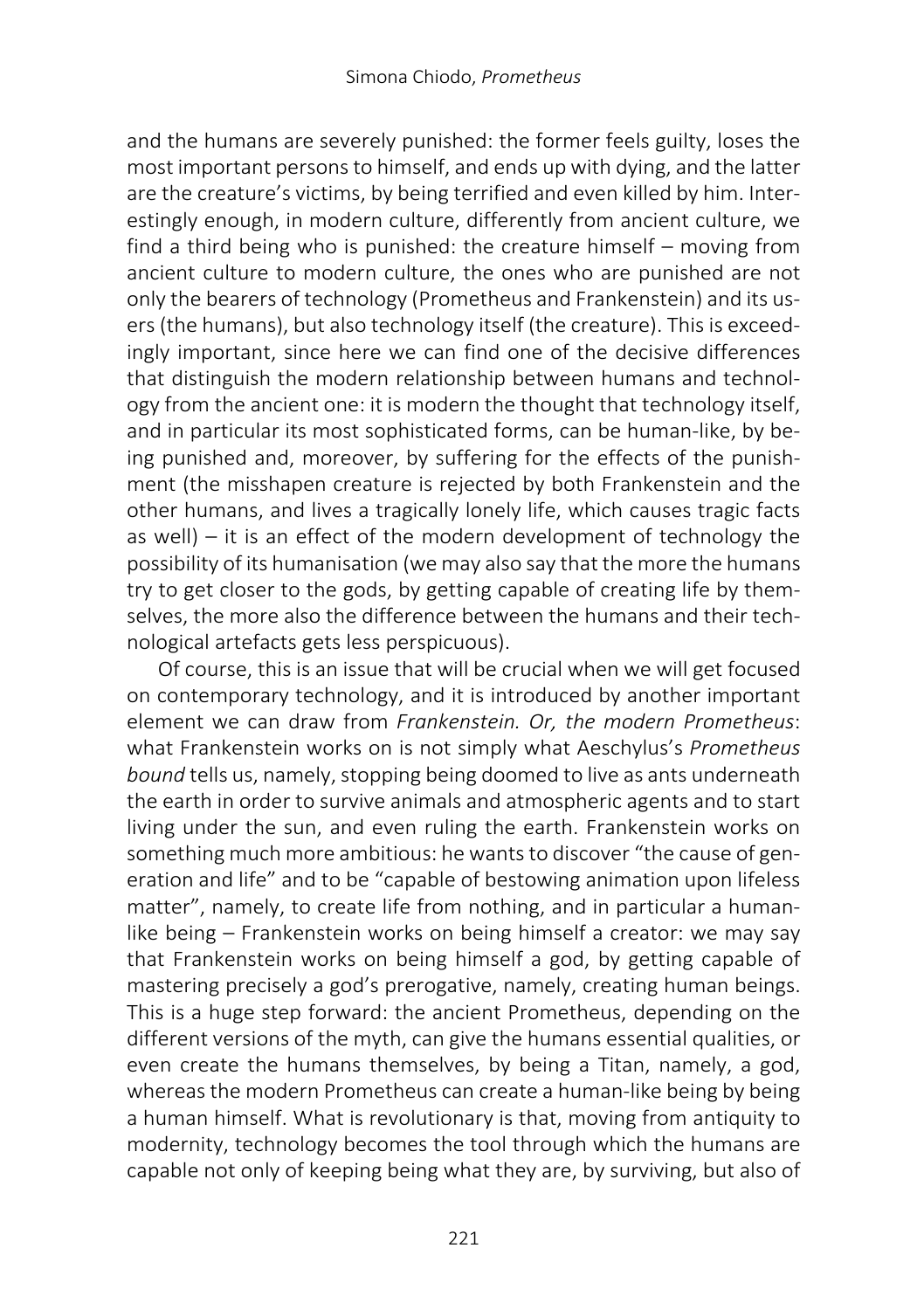changing their own most distinguishing quality, and of trying not to keep being what they are, by acquiring that quality that used to be the gods' typical prerogative, namely, creating living matter, and in particular human living matter, from non-living matter (and this seems to be only the first huge step forward: contemporary technology seems precisely to work on acquiring other gods' typical prerogatives, as it were, like the possibility of not dying at all).

For now, let us go back to the issue of creation. Interestingly enough, in the ancient Prometheus we have already found possible clues about something that the modern Prometheus achieves. Indeed, the ancient Prometheus, through his wisdom and capacity of predicting, which is affirmed even by the very etymology of his name, can foresee a future characterised by the fact that Zeus, namely, the most powerful god, will be threatened by at least two things: firstly, the increasingly competitive humans, who have been given both the divine fire and the divine intelligence by stealing them from the Olympus, and, secondly, the one who, coming from Zeus's offspring, will be more powerful than him, and will finally defeat him. Of course, we may think that the two threatens are separate, the former concerning the humans and the latter concerning another god. Yet, we may also reason on a possible metaphor. Let us go back to Aeschylus's *Prometheus bound*, and in particular to the dialogue between Prometheus and Io:

"But now no limit to my tribulations has been appointed until Zeus is hurled from his sovereignty". "What! Shall Zeus one day be hurled from his dominion?". "You would rejoice, I think, to see that happen". "Why not, since it is at the hand of Zeus that I suffer?". "Then you may assure yourself that these things are true". "By whom shall he be despoiled of the sceptre of his sovereignty?". "By himself and his own empty-headed purposes". "In what way? Oh tell me, if there be no harm in telling". "He shall make a marriage that shall one day cause him distress". "With a divinity or with a mortal? If it may be told, speak out". "Why ask with whom? I may not speak of this". "Is it by his consort that he shall be dethroned?". "Yes, since she shall bear a son mightier than his father". "And has he no means to avert this doom?". "No, none – except me, if I were released from bondage". (Aesch. Prom. 755-70)

### And then:

Yes, truly, the day will come when Zeus, although stubborn of soul, shall be humbled, seeing that he plans a marriage that shall hurl him into oblivion from sovereignty and throne; and then immediately the curse his father Cronus invoked as he fell from his ancient throne shall be fulfilled to the uttermost. Deliverance from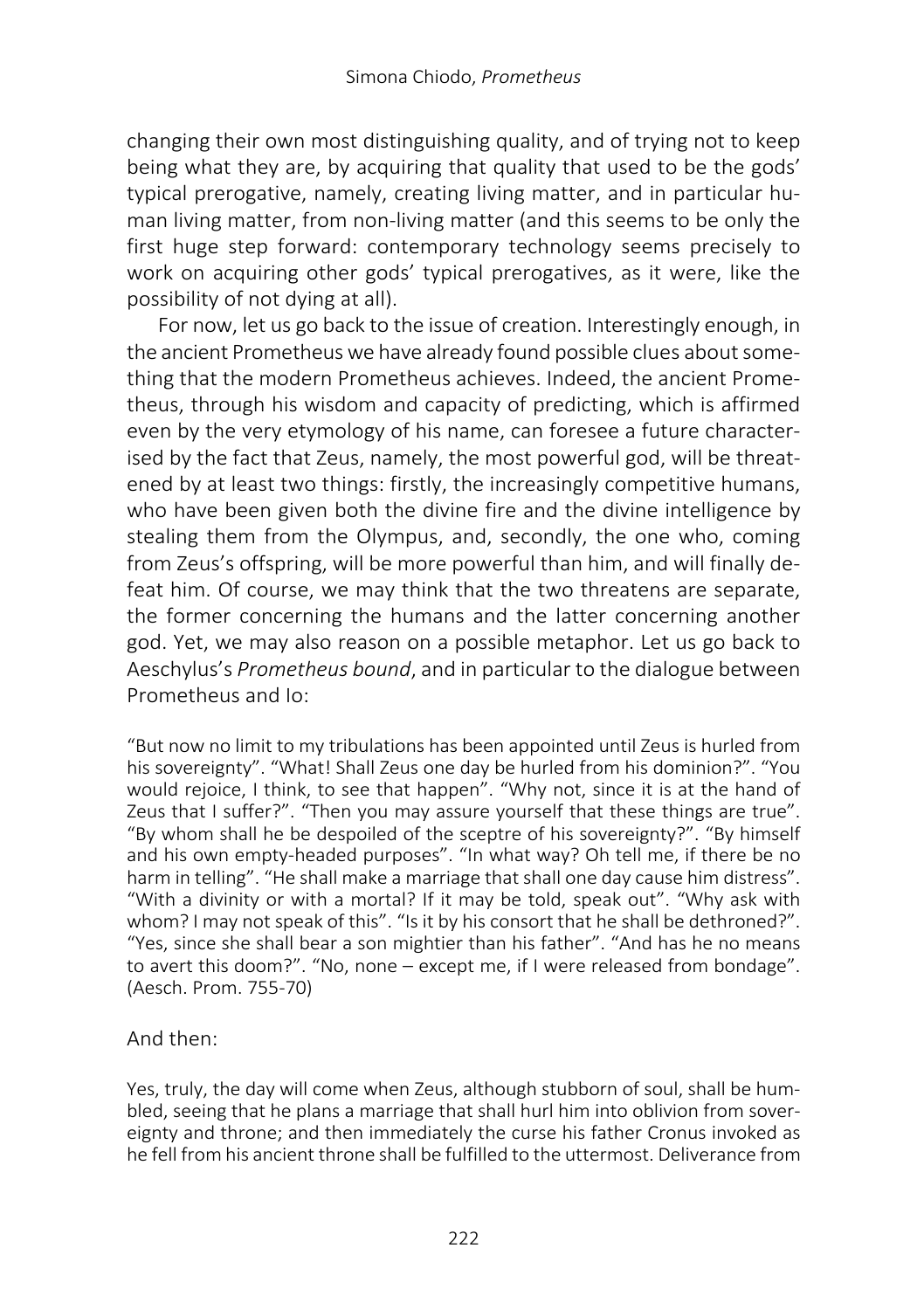such ruin no one of the gods can show him clearly except me. I know the fact and the means. So let him sit there in his assurance, putting his trust in the crash reverberating on high and brandishing his fire-breathing bolt in his hands. For these shall not protect him from falling in ignominious and unendurable ruin. Such an adversary is he now preparing despite himself, a prodigy irresistible, even one who shall discover a flame mightier than the lightning and a deafening crash to outroar the thunder. (Aesch. Prom. 907-23)

Prometheus's prediction about Zeus's defeat tells us at least four most interesting things: firstly, Zeus's defeat is caused in the first place by himself ("By himself and his own empty-headed purposes"), secondly, the identity (divine or human) of the mother of Zeus's defeater is not revealed ("I may not speak of this"), thirdly, Zeus's defeater is identified as the one who can master the fire even better than Zeus ("Such an adversary is he now preparing despite himself, a prodigy irresistible, even one who shall discover a flame mightier than the lightning"), and, fourthly, paradoxically enough, Prometheus is the only possible Zeus's saviour ("No, none – except me", "Deliverance from such ruin no one of the gods can show him clearly except me. I know the fact and the means"). The legitimate ways of symbolically reading these elements are more than one, starting from what is most plausible: it is described a natural cycle of social evolution according to which any new order is supposed to be replaced by a newer order. Yet, we may at least try to reason on a most interesting analogy between Aeschylus's words and what actually happened, and is still happening, to the relationship between humans and technology. I am not arguing that this is a legitimate philological reading of Aeschylus's words. I am saying that what may be legitimate, and even worthy, is to use a powerful analogy as an equally powerful opportunity to reason on complex things (which is what we usually do with works of art in general: on the one hand, there are their philological readings, which are invaluable for their understanding, and, on the other hand, there is, for instance, your reading of Victor Hugo's *Les misérables*, which may be invaluable for your life, since it may be an opportunity of reasoning that may even change it).

Thus, let us try to consider the analogy between Aeschylus's words and the relationship between humans and technology as an opportunity of reasoning. Contemporary technology can make us think that what the humans are trying to do with their technological means is precisely to "discover a flame mightier than the lightning" of Zeus, namely, to achieve not only divine aims, as it were, but also a divine ontology, as it were.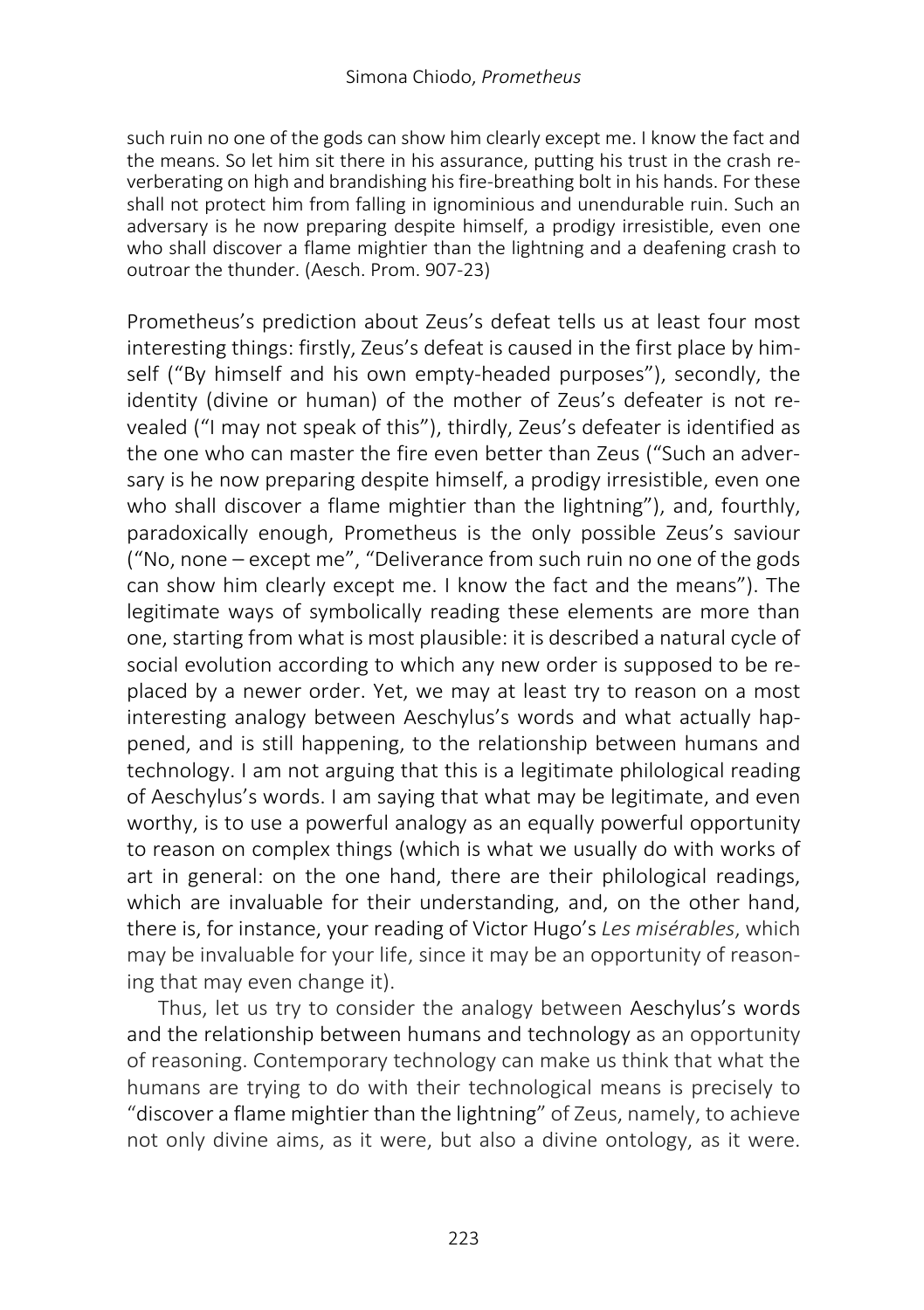Metaphorically, we may say that Zeus's defeat may be caused by the humans, but in the first place by himself in that the former allows the latter to keep the fire in the end (Zeus deprives the humans of the fire only once, but could have done it twice): again, there may be a sense in which the humans are intrinsically technological in that, after Prometheus has given them the fire for the second time, Zeus has never deprived them of it, and they have lived with the divine fire for the rest of time. Moreover, we may say that the humans may be Zeus's defeaters in that, by living with the divine fire for the rest of time, they may learn how to master it even better than Zeus, and more precisely how to "discover a flame mightier than the lightning" of Zeus, which may be their weapon to defeat him. If we move from the metaphor to its possible analogy to contemporary technology, then we may reason on the following scenario: indeed, the humans are developing technologies that are supposed to make them overcome their own ontological limits not only by making them divine, but also by making them substitute the divine. What metaphorically happens is that Zeus's offspring is going not only to be as divine as Zeus himself by getting his status, but also to be his defeater by substituting him. What is actually happening is that the humans are trying to develop technologies that are going not only to make them capable of doing something divine, but also to make them capable of being gods themselves, as it were, and, moreover, of creating gods by themselves – if we imagine to move from the modern Prometheus to a possible contemporary Prometheus, then the crucial change is that, whereas the former is trying to create a human-like being, the latter is trying to create himself as a god-like being, as it were, and, moreover, a new kind of god: more precisely, he is trying to create a god by himself (I shall be back to this point in the last part of this article).

But, before reasoning on contemporary technology, let us briefly consider the fourth, and last, above-mentioned element: paradoxically enough, Prometheus is the only possible Zeus's saviour. That is, the very symbol of the relationship between humans and technology is the only possible means that can prevent the humans from radically changing their ontology by becoming god-like beings capable of creating a god by themselves – the humans seem to have the possibility of choosing.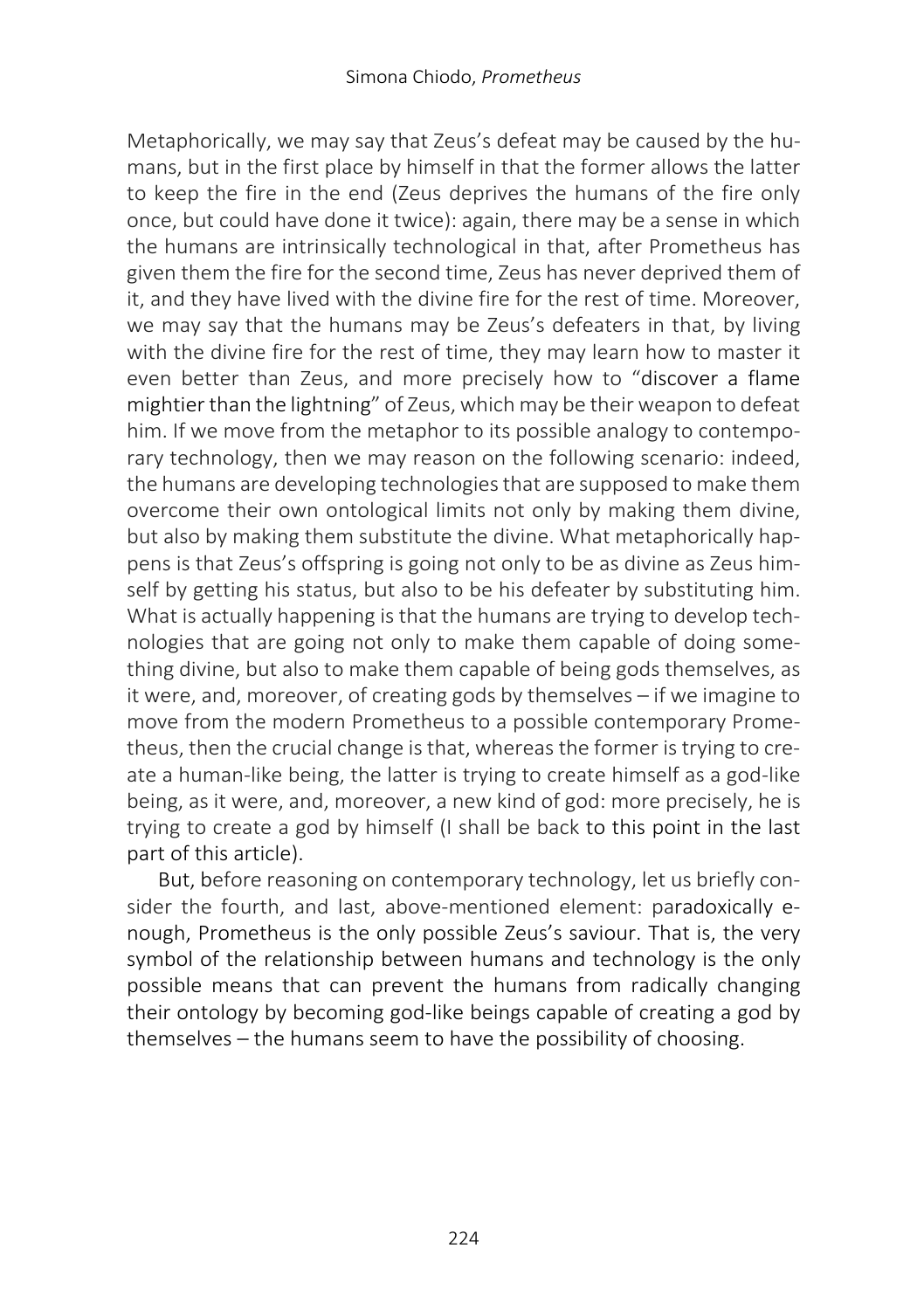This is the crucial issue: even the ancient Prometheus's myth may be read as a bearer of clues about what technology seems to be destined to, namely, to be the exceedingly powerful tool through which the humans can, firstly, survive, and even rule, the nature (in the case of the ancient Prometheus), secondly, become the creators of the nature itself (in the case of the modern Prometheus), and, thirdly, become the creators of themselves as god-like beings capable of creating a god by themselves (in the case of a possible contemporary Prometheus).

Let us consider a case in point: our contemporary technologies are creating an entity that is characterised by the typical features of a god, namely, by omnipresence, omniscience, and omnipotence. When we daily use our electronic devices, from being continuously with our smartphones to continuously searching things on Google, namely, by continuously giving them our data, we create a technological entity that is literally everywhere (being literally omnipresent), knows almost everything about us (being almost omniscient), and actually or potentially has power over us (being actually or potentially omnipotent). And this phenomenon is exceedingly increasing day after day.

Thus, we seem to experience the destination of the trajectory that the ancient Prometheus already foresees: the most essential reason why we are making use of technology is challenging, and more precisely overcoming, our human ontology, by moving from it to an ontological dimension we may call divine for two reasons:

1. The first reason is that contemporary technology can make us try to create a kind of god, namely, the above-mentioned technological entity, which is literally omnipresent, almost omniscient, and actually or potentially omnipotent (our previous steps towards this destination were the ancient aim of surviving, and even ruling, the nature and the modern aim of becoming the creators of nature itself);

2.The second reason is that contemporary technology can make us try to be god-like, namely, for instance, cyborgs, or even natural beings, whose lives can last forever (which is the aim of several present technological projects).

If Prometheus's myth is about a metaphorical attempt to defeat the traditional gods (in that Prometheus's prediction tells the story of the defeat of the Olympians' ruler), then contemporary technology is about a literal attempt to defeat the traditional gods (in that we are working on both creating a kind of god and being god-like).

3.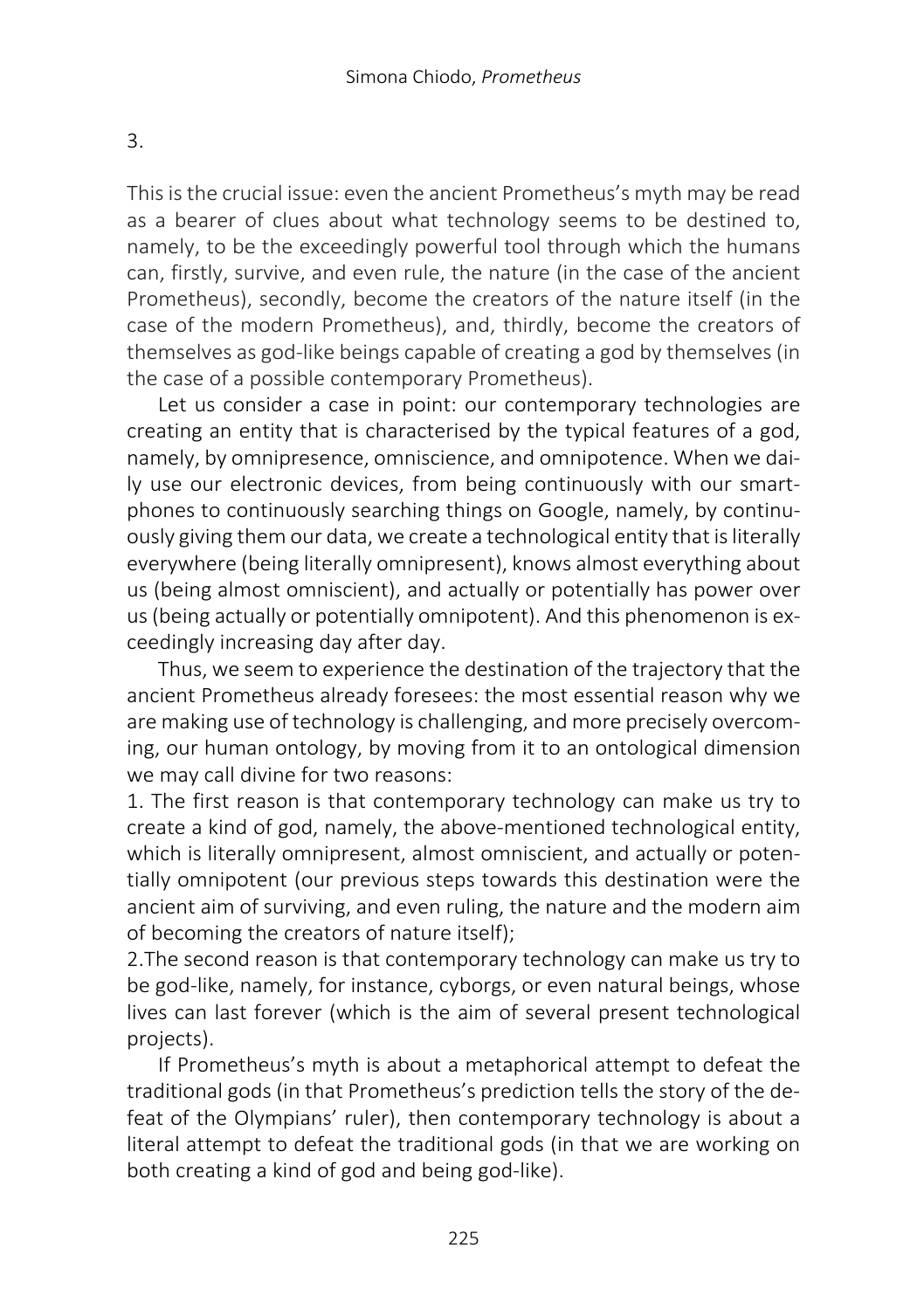Reasoning on contemporary technology through the figure of Prometheus can be even more impressive. Indeed, there are at least two other important clues to take into account, the second one being a consequence of the first one:

1. What is created can master the creator: the ancient Prometheus tells us that Zeus can be mastered by his offspring and the modern Prometheus tells us that Frankenstein can be mastered by his creature. Moreover, our own contemporary technology proves to be capable of mastering us more than ever before, by being, for instance, the Amazon's algorithm that discriminates women when it comes to hiring people, or the Hewlett-Packard's algorithm that discriminates black people when it comes to using the webcam, or the Nikon's algorithm that discriminates Asians when it comes to using the camera, or the personalised medicine's algorithms that may discriminate us when, after having predicted diseases we are likely to suffer from in ten years, we cannot succeed in taking out insurances, or, more generally, the algorithms that decide for us, from the most secondary to the most primary life choices;

2. Consequently, the more the creator sophisticates the creature, the more the ontological difference between the former and the latter gets small: the ancient Prometheus tells us that Zeus's creature, namely, his offspring, is getting closer to Zeus himself by achieving his divine prerogative of ruling and the modern Prometheus tells us that Frankenstein's creature is getting closer to Frankenstein himself by achieving his human prerogatives of having feelings and making actions. Moreover, our own contemporary technology proves to be capable of getting closer to us by achieving our human prerogative of making decisions, as well as the divine prerogative of being omnipresent, omniscient, and omnipotent.

Besides, there is another important correlation to take into account: indeed, the more the difference between the humans and the gods, as it were, gets small, the more the difference between the humans and their technologies gets small (for instance, the more we succeed in creating a kind of gods, namely, algorithmic personal robots that are omnipresent in our lives, omniscient about us, and omnipotent on us, the more the latter get close to us. And we are even likely to end up with questioning ourselves on the possibility of giving the algorithmic personal robots our kind of rights, namely, human rights). The primary reason why this happens is, again, that the humans are technological beings from the very beginning: trying to achieve their most essential aim, which is evolving (namely, surviving, and even ruling, the nature, as well as becoming creators), always means making use of technology – for us, as humans, trying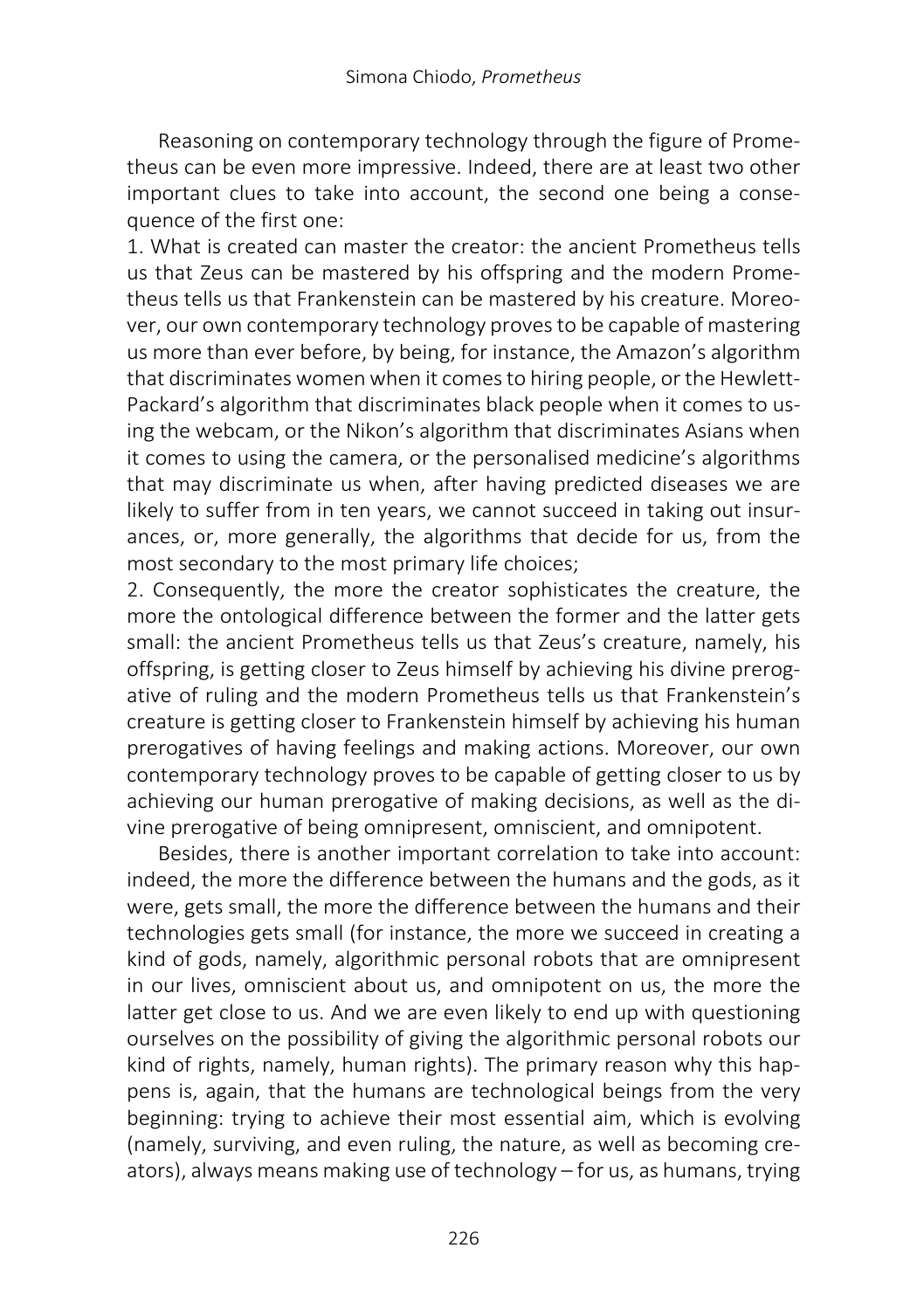to evolve always means making use of technology, from the philosopher's writing to the engineer's algorithmic personal robot, and this is the reason why technology exceedingly evolves, and is even thought to get closer to our human ontology.

As I tried to show, the fascinating figure of Prometheus can give us several essential clues to instructively reason not only on our past, but also on our present relationship with technology, trying to understand them better precisely through their mutual comparison. Both the former and the latter are characterised by exciting challenges, and actual great successes, as well as by dramatic dangers, and actual tragic failures. Yet, also the hope shows up, at last, from Pandora's jar, after the most terrible evils – and our hope may be that of increasingly making use of the tools of the humanities in general, and of philosophy in particular, to do quite a precise thing: to try to add, as it were, other fire to Hephaestus's one and, moreover, other intelligence to Athena's one, which finally means to keep making our technology evolve by trying to make the best of it.

Bibliography

Aeschylus, *Prometheus bound*, Engl. transl. H. W. Smith, Cambridge, Harvard University Press, 1926.

Arthur, W.B., *The nature of technology. What it is and how it evolves*, New York, Free Press, 2009.

Bostrom, N., *Superintelligence. Paths, dangers, strategies*, Oxford, Oxford University Press, 2014.

Clark, A., *Natural-born cyborgs. Minds, technologies and the future of human intelligence*, Oxford, Oxford University Press, 2003.

Currie, A. (ed.), *Futures of research in catastrophic and existential risk*, "Futures", 102 (2018), pp. 1-164.

Domingos, P., *The master algorithm. How the quest for the ultimate learning machine will remake our world*, London, Allen Lane, 2015.

Dougherty, C., *Prometheus*, London, Taylor & Francis, 2006.

Finn, E., *What algorithms want. Imagination in the age of computing*, Cambridge, MIT Press, 2017.

Garreau, J., *Radical evolution. The promise and peril of enhancing our minds, our bodies, and what it means to be human*, New York, Broadway Books, 2006.

Golumbia, D., *The cultural logic of computation*, Cambridge, Harvard University Press, 2009.

Harari, Y.N., *Homo deus. A brief history of tomorrow*, London, Harvill Secker, 2016.

Harari, Y.N., *21 lessons for the 21st century*, London, Jonathan Cape, 2018.